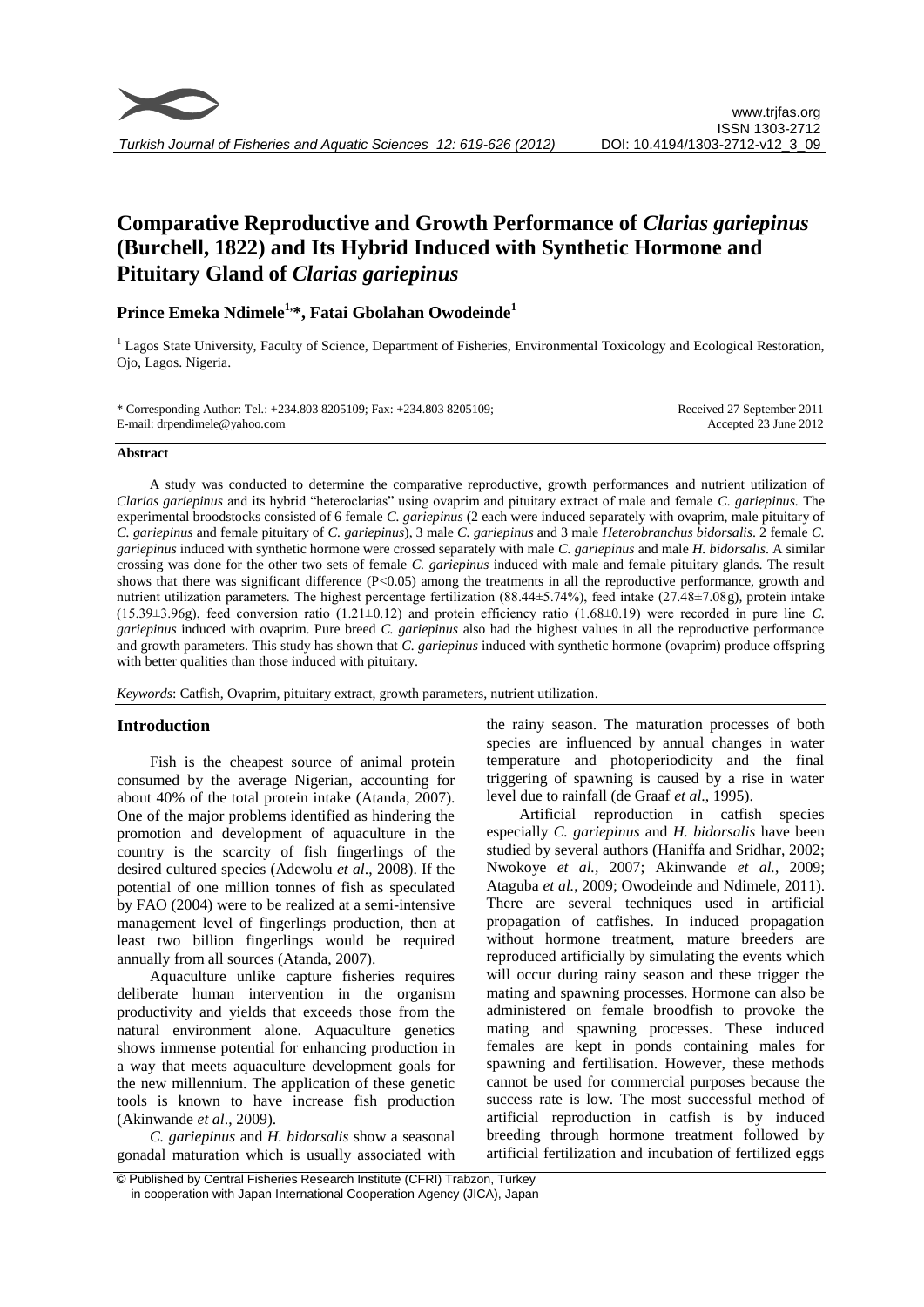and the subsequent rearing to fingerlings. The hormone administered can be deoxycorticosteroid acetate (DOCA), human chorionic gonadotropin (HCG) or the pituitary glands of fish and other animals like frog (Nwokoye *et al*., 2007).

In recent years, the culture of species of the catfish belonging to the Clariidae family is fast gaining global attention. In Africa, especially Nigeria, the species mostly cultured are *Clarias gariepinus, Heterobranchus* sp and their hybrids (Adewolu *et al*., 2008). They are widely cultured owing to their high market price, fast growth rate and ability to withstand adverse pond conditions especially low oxygen content (Adewolu and Adeoti, 2010). Oladosu *et al*. (1993) reported that inter-specific hybrid fishes transfer desirable traits between species, combine desirable trait of two species into a single group of fishes. In Nigeria, getting fast growing fish seed have been a major problem to farmers targeting high yields. Hybrid clariid catfish has increased rapidly in the last few years and apparently market demand is still increasing (Odedeyi, 2007). Ayinla and Nwadukwe (1989) found that there are variations in the sizes of fingerlings produced from the same clariid broodstock at the same time and that the variations in sizes of the fingerlings might be related to the variations in sizes of their eggs. Among the culturable fin fish in Nigeria, catfish is the most sought after fish species, very popular with fish farmers and consumers. It commands very good commercial value in Nigerian markets (Ezenwaji, 1985; Ayinla *et al*., 1994). The catfish is very important to the sustainability of the aquaculture industry in Nigeria. The blending of high survival rate and fast growth rate into the hybrid "heteroclarias" offers higher production prospects.

This study was therefore designed to investigate the reproductive, growth and nutrient utilization performance of pure breed *C. gariepinus* and its hybrid (heteroclarias) when induced with synthetic hormone and pituitary of male and female *C. gariepinus*.

## **Materials and Methods**

This study was carried out between April, 2010 and October, 2010 using fish hatchery facilities of the Department of Fisheries, Lagos State University, Ojo, Lagos State, Nigeria. Hatchery raised mature broodstocks were selected from Lagos State University hatchery. All broodfish were selected by consideration of external morphological characteristics, using the method of Ayinla *et al*. (1994). Female fish were also selected on the basis of ovarian biopsy (Legendre, 1986). Six females *Clarias gariepinus*, three males *Clarias gariepinus* and three males *Heterobranchus bidorsalis* (weight range of 700-1000 g) were selected. The female broodfish were kept separate from males in different tanks.

Mating was performed in the following order:

1 *C. gariepinus*  $\varphi$  x *C. gariepinus*  $\varphi$  (injected

with synthetic hormone - ovaprim)

2 *C. gariepinus*  $\mathcal{Q} \times H$ *. bidorsalis*  $\partial$  (injected with synthetic hormone – ovaprim)

3 *C. gariepinus*  $\mathcal{Q}$  x *C. gariepinus*  $\mathcal{J}$  (injected with pituitary gland of female *Clarias gariepinus*)

```
4 C. gariepinus \mathcal{Q} \times H. bidorsalis \partial (injected
with pituitary gland of female Clarias gariepinus)
```
5 *C. gariepinus* ♀ x *C. gariepinus* ♂ (injected with pituitary gland of male *Clarias gariepinus*)

6 *C. gariepinus*  $\mathcal{Q}$  x *H. bidorsalis*  $\mathcal{S}$  (injected with pituitary gland of male *Clarias gariepinus*)

### **Experimental Design and Artificial Spawning**

Six treatments were used as indicated by the crosses above. Three hormonal materials {Synthetic hormone [ovaprim (Aqualife Syndel International Inc., Vancouver, BC, Canada)] and pituitary gland of male and female *C. gariepinus* (homoplastic hormones)} were used. Six artificial spawning trials were carried out using 6 mature females of *C. gariepinus*, three males of *C. gariepinus* and three males of *H. bidorsalis.* Pituitary glands were extracted from mature male and female *C. gariepinus* using the methods of Viveen *et al.* (1985). Each gland was then transferred into a sealed test tube containing acetone. Prior to hormone injection, vitellogenic females (female eggs were examined to confirm that they are at the stage of exogenous vitellogenesis) were randomly taken out of the tank and kept singly. Hormonal materials (synthetic and pituitary gland) were administered between 6pm and 7pm same day. Prior to homoplastic hypophysation, the weighed and stored acetone dried pituitary gland (donor fish has similar weight with recipient fish) was macerated in a porcelain mortar with a known volume (1 ml per kg body wt. of fish) of 0.6% saline solution. The pituitary suspension was drawn with 5ml hypodermic syringe with 0.6mm gauge needle. The weighed fish was then injected intramuscularly above the lateral line towards the dorsal section and pointed towards the ventral side. After withdrawal of the needle, the fish was finger-rubbed to avoid back flow of the injected fluid. Ovaprim was administered at 0.5 ml/kg body weight of female fish (Legendre*,* 1986). The injected fish were returned separately into their tanks containing clean water at 27°C for ovulation and maturation of gonad. Stripping of matured eggs took place 16-18 h after injection of the hormones at a mean temperature of 28°C. Six male broodfish (three *C. gariepinus* and three *H. bidorsalis*) were anaesthetized, sacrificed, and their testes removed. Milt was collected after dissection of the testes and immediately preserved in 0.9% sodium chloride solution. Stripped eggs (80 g of egg per female fish) were later fertilized with milt after sperm activation was triggered by the addition of 5 ml fresh water and checked for motility by microscopic examination (Viveen *et al.*, 1985). The stripped yellowish-green eggs of *C. gariepinus* collected from three females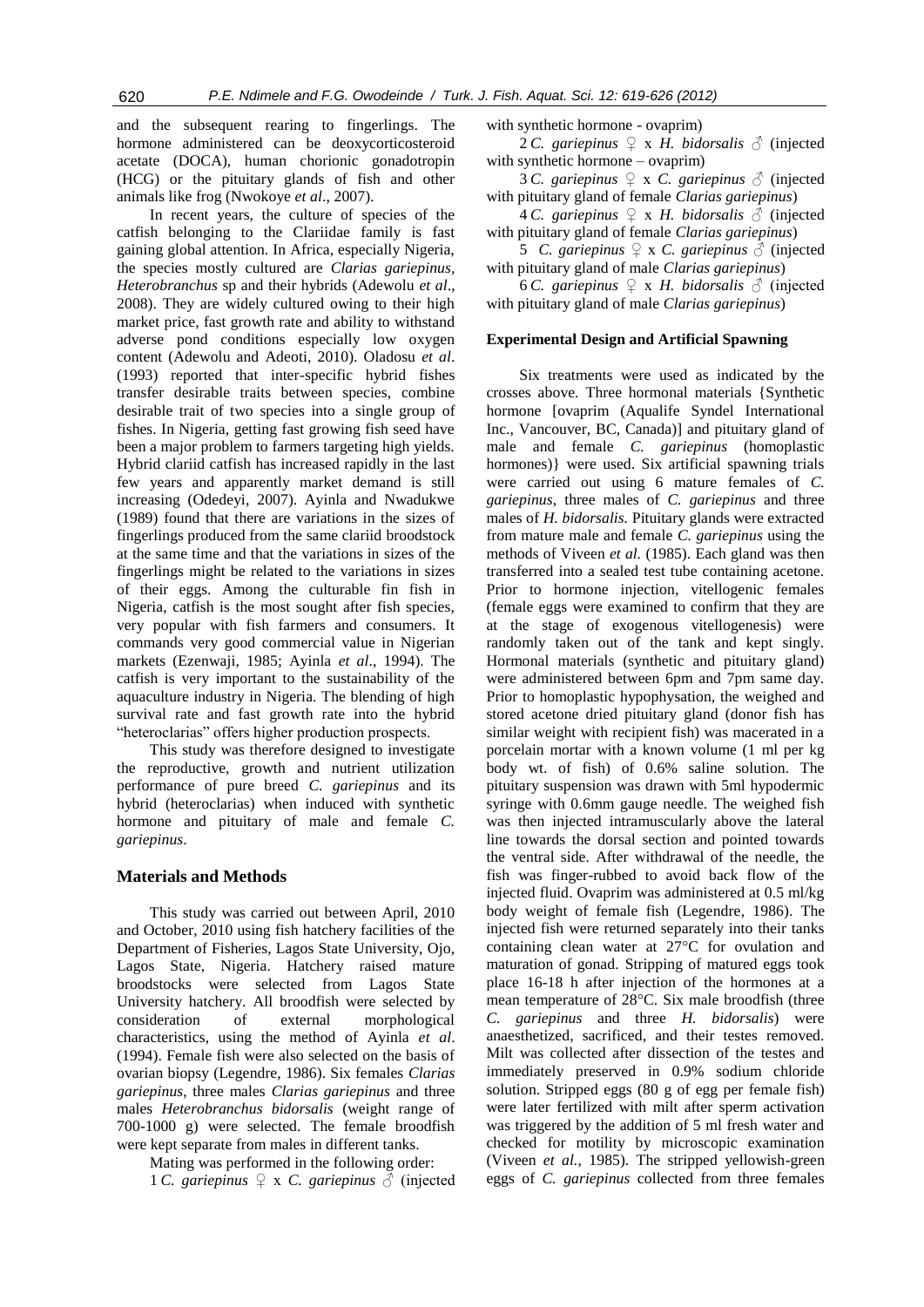injected separately with ovaprim, pituitary gland of male *C. gariepinus* and pituitary gland of female *C. gariepinus* were divided into two parts (that is, each half weighs 40 g). One part of the eggs were fertilized with the milt of *C. gariepinus* - pure line, while the other part of the eggs were fertilized with the milt of *H. bidorsalis* - crossbreed. Excess milt from removed from eggs. The two sex products were then mixed with dry plastic spoon to avoid contamination of eggs by using this 0.6% saline solution. Spermatozoa from mature male were used to fertilize eggs stripped from females.

Incubation of the fertilized eggs were carried out in 6 glass tanks (70 x 45 x 35 cm), each containing a treatment or genetic cross. It was equipped with an aerator system i.e. a blower and air stones provided continual aeration. Nylon mesh (1mm) was suspended at the floor for spreading of the fertilized eggs. The eggs were spread in single layers on the suspended nylon meshed net for incubation. Hatching occurred 24 - 26h later. The larvae absorbed the yolk for three days. The nylon meshed nets were removed with the egg shells while the hatched larvae clustered at dark corners of the incubation tank. Three days from hatching, frys were fed to satiation with *Artemia naupli* for 14 days. Aeration was supplied continually; water temperature, pH and dissolved oxygen were  $28\pm1^{\circ}$ C, 6.76 and 4.3 mg/L respectively. Water was changed daily to avoid mortality resulting from polluted water.

Some physiochemical parameters of the water in each treatment were determined regularly. Temperatures of water in all tanks were measured daily using a thermometer. pH was measured by a Jenway model 9060 pH meter. Dissolved oxygen concentration in water was determined weekly using the methods of winkler (APHA, 1989).

#### **Reproductive Performance Parameters**

The number of eggs released was determined by subtracting the weight of the broodstock after spawning from the weight before spawning in grams and multiplying the difference by 700, (1 gm=700 eggs) (Viveen *et al*., 1985).

Fertilization rate was determined when the eggs generally reached the 4-8 celled stage of embryonic development. For calculating percent fertilisation, a sample from each replicate of each treatment were carefully collected on a petri dish containing water and the number of fertilised and unfertilised eggs were counted under a binocular microscope (x 10) (Adebayo, 2006). The fertilisation rate was then calculated by the following equation according to Adebayo (2006).

Fertilisation Rate = (Number of fertilised eggs / Total number of eggs counted) x 100

The eggs were then transferred to their original

lot for hatching. After hatching, the numbers of hatchlings within each batch were carefully counted and the hatching rate was calculated using the following equation according Adebayo (2006).

Hatching Rate = (Number of eggs hatched / Total number of eggs in a batch) x 100

Survival rate was also determined as follows (Adebayo, 2006):

Survival Rate  $=$  (Number of hatchlings alive to larva stage / Total number of hatchings) x 100

#### **Growth Experiment**

After the reproductive performance, a total of five hundred and forty (540) 14-days old pure and hybrid catfish (*C. gariepinus* and *H. bidorsalis*) juveniles were used for the growth phase of the experiment. Thirty (30) juveniles were assigned to each one of the three replicates of the six treatments (genetic crosses). The treatments were randomly allocated into 18 different circular flow-through tanks. Rearing conditions were the same as described above. Each 2-m diameter tank contained about 45-L fresh water with at least 50% water exchange daily. Prior to stocking, quicklime was applied to the tank bottom at 150  $g/m^2$  to eliminate parasites and invertebrate predators.

#### **Feeding Trial**

Fish in each experimental unit (flow-through tank) were gradually weaned over a five-day period unto pelleted artificial diet {56% crude protein (Table 1)}. Feeding was done twice a day at 3% body weight at  $09:00 - 17:00h$  for a period of 56 days. Feed was dispensed evenly on the water surface of each tank to allow equal feeding opportunity. Feeding in all tanks was generally completed in about 10–15 min. The mean size of the fish {weight (g) and total length (cm)} for each treatment and its replicates were measured every 2 weeks. The feeding rate was recalculated to accommodate weight changes.

The following growth and nutrient utilization parameters were determined:

#### **Growth Parameters**

Weight Gain (WTG) =  $W_i$  –  $W_o$ 

where  $W_i$  = final mean weight (g),  $W_o$  = Initial mean weight (g)

Percentage Weight Gain  $(\%) = [(W_i - W_o)/W_o]x$  100

where  $W_i$  = final mean body weight (g),  $W_0$  = Initial mean body weight (g)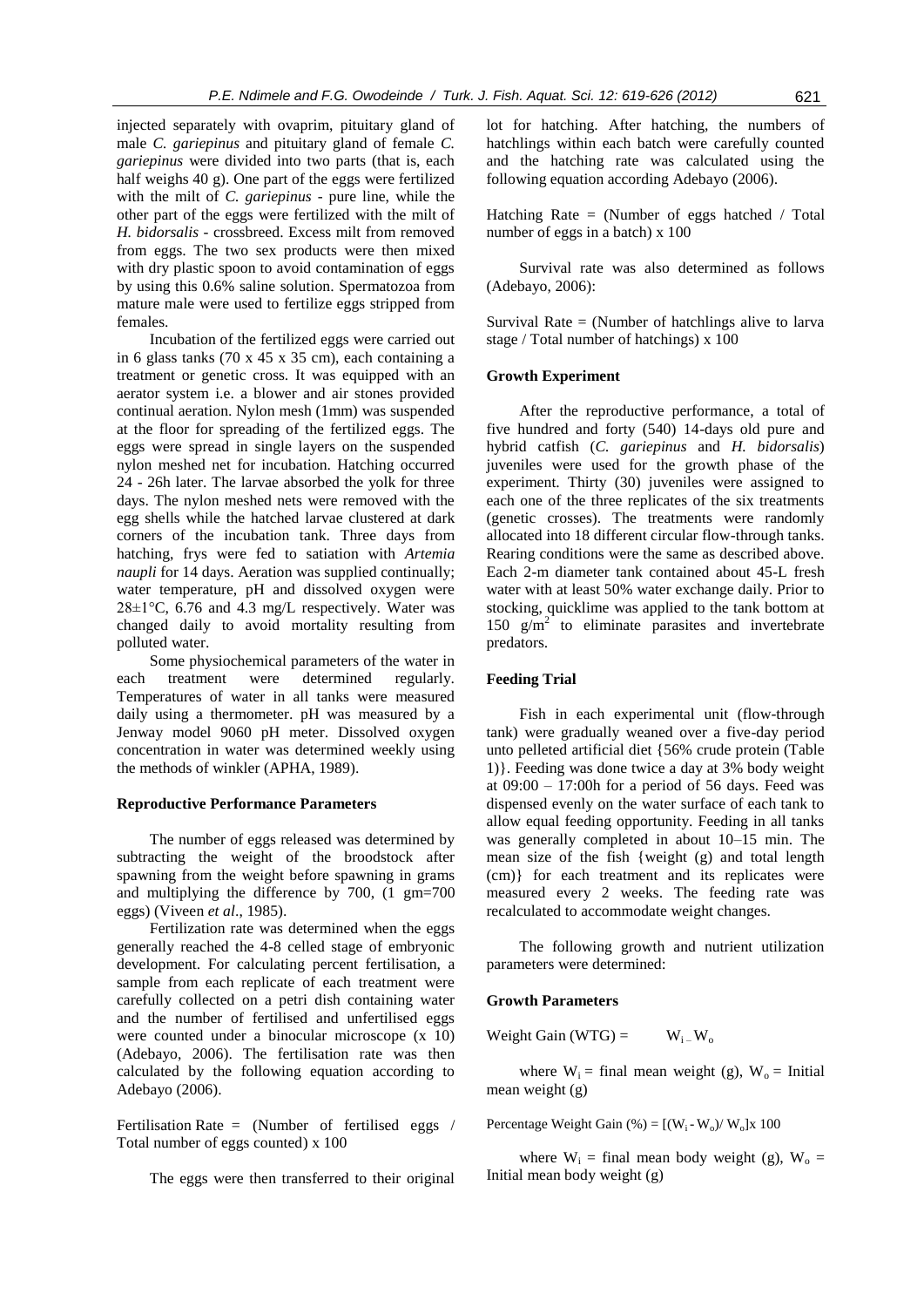**Table 1.** Nutrient composition of commercial feed (Catco Fısh Concentrate – Coppens) fed to frys of pure and hybrid catfish.

| Nutrient      | % Composition |
|---------------|---------------|
| Crude protein | 56.0          |
| Crude fibre   | 10.9          |
| Crude fat     | 15.0          |
| Ash           | 10.9          |
| Phosphorus    | 8.0           |
| Energy        | 3400Kcal/kg   |

\*Each kg of the diet contained: 300mg Vit C, 200mg Vit E, 22,500 IU Vit A, 2,500 IU vit D3, 5mg Cu, E280 Preservatives and E324 Anti-oxidants.

Specific Growth Rate = 
$$
[(Log_e W_i - Log_e W_o) / (T-t)]
$$
  
(SGR)  $x 100$ 

where  $W_i$  = final weight,  $W_o$  = Initial weight, T  $=$  Final Time (days),  $t =$  initial time (days).  $Log_e = Natural logarithm.$ 

Average Daily Growth (ADG)= 
$$
\frac{W_2-W_1}{T}
$$

where  $W_2$ = mean final weight,  $W_1$  = mean initial weight,  $T =$  rearing period (days).

## **Nutrient Utilization Parameters**

Feed Intake (FI): Feed intake was determined as quantity of feed fed per day and was calculated as

FI= 3% body weight of fish/days

Protein Intake (PI)= feed intake (g)  $x$  % protein in the diet

Feed Conversion Ratio (FCR)= [(Weight of dry feed fed to fish (g) / Live weight gained  $\{W_i-W_o\}$  (g)]

Protein Efficiency Ratio (PER)= [Gain in weight of test fish (g) / Protein consumed (g)]

## **Length-Weight Relationship**

Parameters of the length-weight relationship of identified fish species were estimated using the equation:

$$
W = aLb \t\t (Rickter, 1973) \t\t (1)
$$

where  $W = Weight of fish (g); L = Length of$ fish (cm);  $a = y-intercept$  or the initial growth coefficient;  $b =$ Slope or the growth coefficient.

The values of constants a and b were estimated after logarithmic transformation of equation (1) using least square linear regression (Zar, 1984) to give:

$$
log W = log a + b log L
$$
 (2)

In order to confirm whether b values obtained in the linear regressions were significantly different from the isometric value, t-test was applied as expressed by the equation according to Sokal and Rohlf (1995):

 $t_s = (b-3) / SE$ ,

where  $t_s$  is the t-test value, b the slope and SE the standard error of the slope (b).

The condition factor was calculated by the formula:

Condition Factor  $(K) = 100 W$  (Pauly, 1983) L b

where  $W = Weight of fish (g); L = Length of$ fish (cm);  $b =$  Slope or the growth coefficient.

## **Statistical Analysis**

The data were analysed for significant differences (P<0.05) by Analysis of Variance (ANOVA) using computer Statistical Package for Social Sciences (SPSS) for windows (v. 17.0). Determined differences were partitioned by the Least Significant Difference (LSD) at P=0.05. All percentage data were transformed to arc sin values prior to analysis (Zar, 1984).

#### **Results**

#### **Water Quality Parameters**

The mean dissolved oxygen of the treatments were between 3.05-4.43 mg/L, temperature ranged between 28.51-28.84°C and the pH mean values ranged between 6.28-6.79.

#### **Reproductive Performance**

Artificial breeding of *Clarias gariepinus* and its hybrids "*Heteroclarias* (*C. gariepinus* ♀ x *H. bidorsalis* ♂)" were successfully carried out through the use of synthetic hormone (ovaprim) and pituitary extracts of male and female *C. gariepinus* to induce spawning in broodstocks.

The percentage fertilization, hatching rate and survival rate of the eggs differed significantly (P<0.05) in each of the experimental unit (genetic crosses) (Table 2). The highest percentage fertilization (88.44±5.74%) and percentage hatching rate (71.76±0.18%) were recorded in pure line of *C. gariepinus* (C.g  $\subseteq$  x C.g  $\triangle$ ) induced with ovaprim, while the least for both parameters {percentage fertilization, (31.92±0.07%); percentage hatching rate, (28.48±0.48%)} were recorded in hybrid– "*heteroclarias*" (C.g  $\varphi$  x H.b  $\varphi$ ) induced with female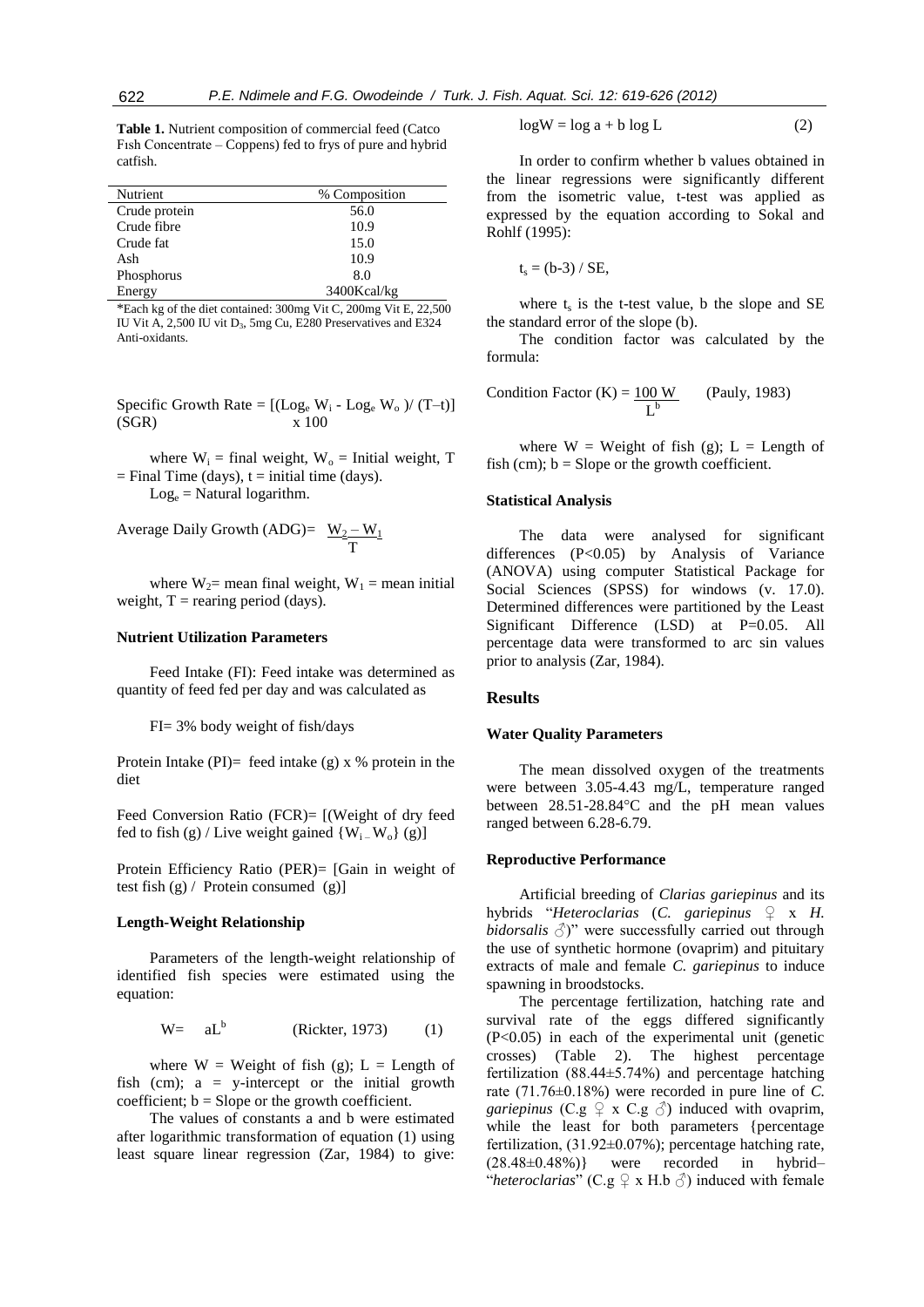| Treatment                              | % Fertilization               | Hatching rate                 | % Survival                    |  |  |  |  |  |  |
|----------------------------------------|-------------------------------|-------------------------------|-------------------------------|--|--|--|--|--|--|
|                                        | $(Mean \pm SD)$               | $(Mean \pm SD)$               | $(Mean \pm SD)$               |  |  |  |  |  |  |
| Ovaprim                                |                               |                               |                               |  |  |  |  |  |  |
| $(C.g \nsubseteq x C.g \nsubseteq)$    | $88.44 \pm 5.74$ <sup>a</sup> | $71.76 \pm 0.18^a$            | $47.83 \pm 2.13^{\text{a}}$   |  |  |  |  |  |  |
| $(C.g \nsubseteq x H.b \nsubseteq)$    | $63.43 \pm 2.58^b$            | $58.56 \pm 1.76^b$            | $40.00 \pm 0.58^{\rm b}$      |  |  |  |  |  |  |
| Male pituitary of Clarias gariepinus   |                               |                               |                               |  |  |  |  |  |  |
| $(C.g \nsubseteq x C.g \nsubseteq)$    | $72.19\pm3.36^b$              | $67.82 \pm 0.14$ <sup>a</sup> | $73.68 \pm 3.72$ <sup>c</sup> |  |  |  |  |  |  |
| $(C.g \nsubseteq x H.b \nsubseteq)$    | $60.28 \pm 0.98^b$            | $54.47 \pm 2.79$ <sup>b</sup> | $44.44 \pm 1.78a^b$           |  |  |  |  |  |  |
| Female pituitary of Clarias gariepinus |                               |                               |                               |  |  |  |  |  |  |
| $(C.g \nsubseteq x C.g \nsubseteq)$    | $35.15 \pm 0.49$ <sup>c</sup> | $32.31 \pm 1.02$ <sup>c</sup> | $60.00 \pm 0.57$ <sup>d</sup> |  |  |  |  |  |  |
| $(C.g \nsubseteq x H.b \nsubseteq)$    | $31.92 \pm 0.07$ °            | $28.45 \pm 0.48$ <sup>c</sup> | $56.67 \pm 1.22$ <sup>d</sup> |  |  |  |  |  |  |
|                                        |                               |                               |                               |  |  |  |  |  |  |

**Table 2**. Percentage Fertilization, Hatching Rate and Percentage Survival (14 Days Post-Hatch) of Pure Breed and Hybrid Catfish Induced with Synthetic Hormone (Ovaprim) and Pituitary of *Clarias gariepinus*

\*Values in the same column and with the same superscript are not significantly different (P>0.05)

pituitary. The highest (73.68±3.72%) and lowest (40.00±0.58%) percentage survival rate was recorded in pure line of *C. gariepinus*  $(C.g  $\subseteq X$   $C.g \leq C$ )$ administered with male pituitary and hybrid- "*heteroclarias*" (C.g ♀ x H.b ♂) induced with ovaprim respectively.

## **Growth Parameters**

The growth parameters (weight gain, percentage weight gain, average daily growth and specific growth rate) differed significantly  $(P<0.05)$  among the treatments (genetic crosses). The mean weight gain was highest (8.88±1.16g) in pure line of *C. gariepinus*  $(C.g \nsubseteq X \nsubseteq \nsubseteq \nsubseteq)$  induced with ovaprim while the lowest value  $(0.53\pm0.14)$  was recorded in pure breed *C. gariepinus*  $(C.g \subseteq x \cup C.g \cap \mathcal{S})$  induced with male pituitary. The mean percentage weight gain was highest (114.25±15.65) in pure breed *C. gariepinus*  $(C.g \nsubseteq x C.g \nsubseteq)$  induced with ovaprim and the lowest  $(30.13\pm2.29)$  was recorded in hybrid  $(C.g \nvert z \times H.b \nvert \nvert \nvert)$ induced with male pituitary. This difference is significant (P<0.05) as shown in Table 3.

The mean average daily growth was highest  $(0.46\pm0.05g)$  in pure breed *C. gariepinus* (C.g  $\subseteq x$  $C.g \leq 0$  induced with ovaprim and the lowest  $(0.02\pm0.01)$  in pure breed *C. gariepinus* (C.g  $\circ$  x C.g  $\Diamond$ ) induced with male pituitary. The mean specific growth rate was highest  $(5.01\pm0.58\%/day)$  and lowest  $(1.14\pm0.17\%$ /day) in hybrid  $(C.g \mathcal{Q} \times H.b \mathcal{A})$  induced with ovaprim and pure line *C. gariepinus* (C.g  $\varphi$  x  $C.g \Diamond$ ) induced with male pituitary respectively.

#### **Nutrient Utilization**

The nutrient utilization parameters (feed intake, protein intake, feed conversion ratio and protein efficiency ratio) showed significant differences (P<0.05) among the experimental units (genetic crosses) (Table 4). The highest value for feed intake (27.48±7.08g), protein intake (15.39±3.96g), protein efficiency ratio (1.68±0.19) was in pure breed *C. gariepinus* (C.g  $\varphi$  x C.g  $\varphi$ ) induced with ovaprim while the lowest values for the three parameters {feed intake (2.38±0.57g), protein intake (1.33±0.32g), protein efficiency ratio  $(0.51 \pm 0.06)$  was recorded in pure breed *C. gariepinus* (C.g  $\varphi$  x C.g  $\varphi$ ) but induced with male pituitary. The best food conversion ratio (1.21±0.12) was obtained in pure breed *C. gariepinus* (C.g  $\varphi$  x C.g  $\varphi$ ) induced with ovaprim while the least (3.95 $\pm$ 0.39) was in pure breed *C. gariepinus* (C.g  $\Omega$  x C.g  $\Diamond$ ) induced with male pituitary.

## **Lenght–Weight Relationship**

The growth coefficient factor (b-value) of the genetic crosses showed that only pure breed *C. gariepinus* (C.g  $\mathcal{Q} \times C$ .g  $\mathcal{O}$ ) induced with ovaprim had a positive allometric growth (b=3.40). The other crosses had negative allometric growth (Table 5). The result also revealed that both the pure breeds (*C. gariepinus*) and hybrid (*heteroclarias*) had condition factors (K) of less than 1.

## **Discussion**

Weatherly (1990) described fish growth as the end product and an integrator of the reactions involving the intrinsic and extrinsic factors (including the aquatic medium) in which the fish finds itself. It has been established that specific features of the catfish environment are of primary importance in determining the growth and survival of the fish species. The dissolved oxygen of the treatments (genetic crosses) was between 3.05-4.43mg/L; temperature, 28.51-28.84°C and pH, 6.28-6.79. These values fall within the range (3-9 mg/L for dissolved oxygen),  $(24 - 32^{\circ}C)$  for temperature) and  $(6.5-9)$  for pH) reported by Boyd (1979) as the best for tropical fishes.

The fertilization rate of pure breed *C. gariepinus*  $(C.g \nsubseteq x C.g \nsubseteq)$  and the hybrid  $(C.g \nsubseteq x H.b \nsubseteq)$ induced with ovaprim and male pituitary in this study was high  $(88.44\pm5.74\%$  and  $60.28\pm0.98$  respectively). However, percentage fertilization of pure breed *C. gariepinus* (C.g  $\varphi$  x C.g  $\varphi$ ) and the hybrid (C.g  $\varphi$  x H.b  $\Diamond$ ) induced with female pituitary was low (35.15±0.49% and 31.92±0.07 respectively) (Table 2). The hatching rate followed the same trend as the fertilization rate. The result of this study shows that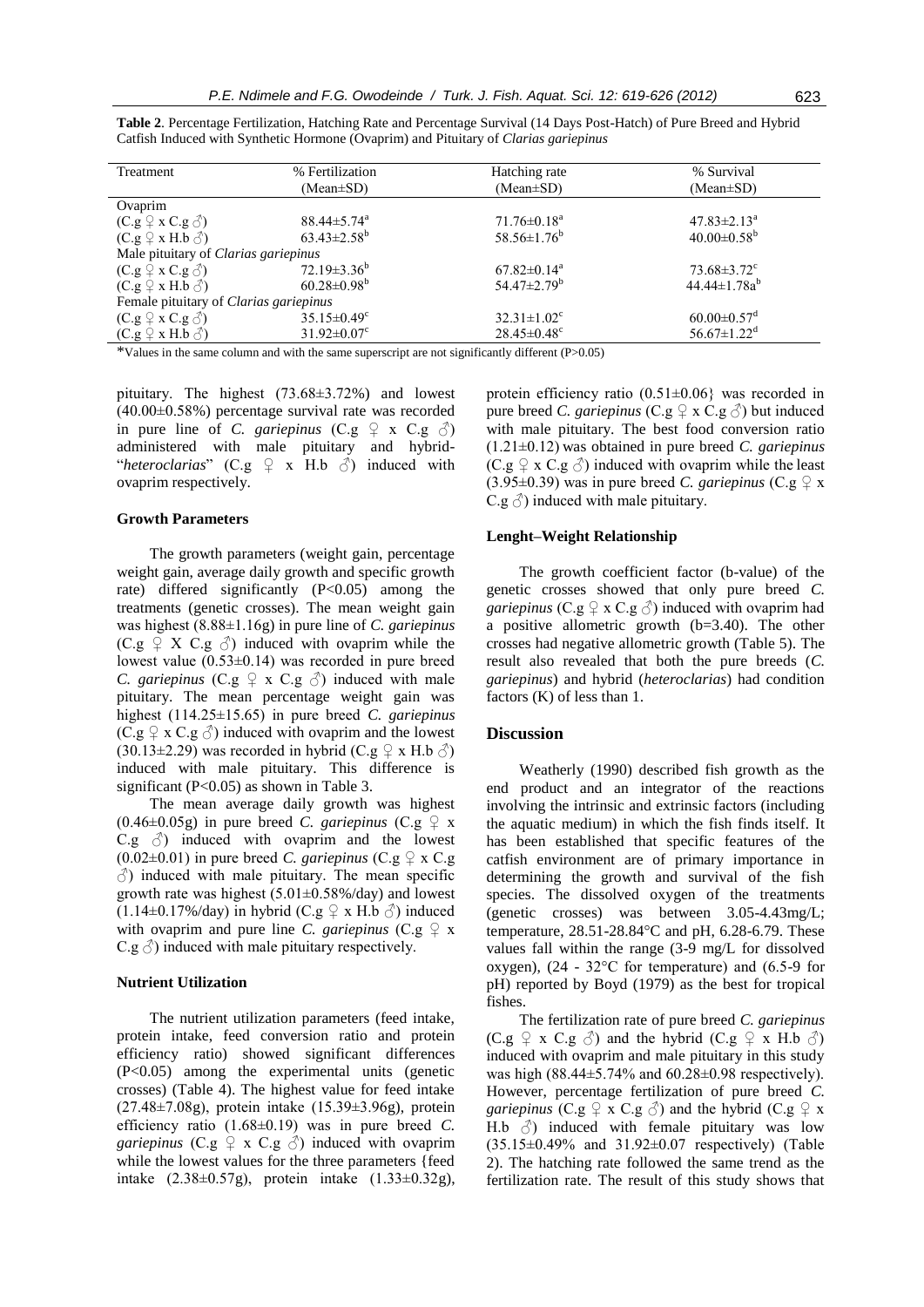| Treatment                                                                                                                                              | WG(g)                        | PWG(%)                         | $\text{ADG}(\mathfrak{g})$   | $SGR$ (%/day)                |  |  |  |  |
|--------------------------------------------------------------------------------------------------------------------------------------------------------|------------------------------|--------------------------------|------------------------------|------------------------------|--|--|--|--|
|                                                                                                                                                        | (Mean±SD)                    | $(Mean \pm SD)$                | (Mean±SD)                    | $(Mean \pm SD)$              |  |  |  |  |
| Ovaprim                                                                                                                                                |                              |                                |                              |                              |  |  |  |  |
| $(C.g \nsubseteq x C.g \nsubseteq)$                                                                                                                    | $8.88 \pm 1.16^a$            | $114.25 \pm 15.65^a$           | $0.46 \pm 0.05^{\text{a}}$   | $4.23 \pm 0.52^{\text{a}}$   |  |  |  |  |
| $(C.g \nsubseteq x H.b \nsubseteq)$                                                                                                                    | $3.68 \pm 0.73^b$            | $54.45 \pm 10.27^b$            | $0.20 \pm 0.03^b$            | $5.01 \pm 0.58$ <sup>a</sup> |  |  |  |  |
| Male pituitary of Clarias gariepinus                                                                                                                   |                              |                                |                              |                              |  |  |  |  |
| $(C.g \nsubseteq x C.g \nsubseteq)$                                                                                                                    | $0.53 \pm 0.14$ <sup>c</sup> | $32.83 \pm 7.63^b$             | $0.02 \pm 0.01$ <sup>c</sup> | $1.14 \pm 0.17^b$            |  |  |  |  |
| $(C.g \nsubseteq x H.b \nsubseteq)$                                                                                                                    | $0.65 \pm 0.07$ <sup>c</sup> | $30.13 \pm 2.29^b$             | $0.04 \pm 0.01$ <sup>c</sup> | $1.92 \pm 0.06^b$            |  |  |  |  |
| Female pituitary of Clarias gariepinus                                                                                                                 |                              |                                |                              |                              |  |  |  |  |
| $(C.g \nsubseteq x C.g \nsubseteq)$                                                                                                                    | $2.33 \pm 0.25^b$            | 59.05 $\pm$ 13.12 <sup>b</sup> | $0.19 \pm 0.02^b$            | $4.47 \pm 0.31$ <sup>a</sup> |  |  |  |  |
| $(C.g \nsubseteq x H.b \nsubseteq)$                                                                                                                    | $2.93 \pm 0.34^b$            | $59.23 \pm 8.09^b$             | $0.19 \pm 0.01^b$            | $3.88 \pm 0.17$ <sup>a</sup> |  |  |  |  |
| $*W/C = M_{200}$ would be admit $DW/C =$ concentrate would be admit $\Delta DC = \Lambda$ various dollar operator $CCD =$ Smoothing operation operator |                              |                                |                              |                              |  |  |  |  |

**Table 3.** Growth of pure line and hybrid of *Clarias gariepinus* and *Heterobranchus bidorsalis* induced with synthetic hormone (Ovaprim) and pituitary glands of male and female *Clarias gariepinus*

\*WG = Mean weight gain; PWG = percentage weight gain; ADG = Average daily growth; SGR = Specific growth rate. \*Values in the same column and with the same superscript are not significantly different (P>0.05).

**Table 4.** Nutrient utilization parameters of pure line and hybrid of *Clarias gariepinus* and *Heterobranchus bidorsalis* induced with synthetic hormone (Ovaprim) and pituitary glands of male and female *Clarias gariepinus*

| Treatment                              | FI(g)                          | PI(g)                         | <b>FCR</b>                   | <b>PER</b>                   |  |  |  |  |
|----------------------------------------|--------------------------------|-------------------------------|------------------------------|------------------------------|--|--|--|--|
|                                        | $(Mean \pm SD)$                | $(Mean \pm SD)$               | $(Mean \pm SD)$              | (Mean±SD)                    |  |  |  |  |
| Ovaprim                                |                                |                               |                              |                              |  |  |  |  |
| $(C.g \nsubseteq x C.g \nsubseteq)$    | $27.48 \pm 7.08^{\text{a}}$    | $15.39 \pm 3.96^a$            | $1.21 \pm 0.12^a$            | $1.68 \pm 0.49^{\text{a}}$   |  |  |  |  |
| $(C.g \nsubseteq x H.b \nsubseteq)$    | $14.66 \pm 3.38^b$             | $8.20 \pm 1.89^b$             | $1.75 \pm 0.08^{ab}$         | $1.04 \pm 0.06^b$            |  |  |  |  |
| Male pituitary of Clarias gariepinus   |                                |                               |                              |                              |  |  |  |  |
| $(C.g \nsubseteq x C.g \nsubseteq)$    | $2.38 \pm 0.57$ °              | $1.33 \pm 0.32$ <sup>c</sup>  | $3.95 \pm 0.39$ <sup>c</sup> | $0.51 \pm 0.06$ <sup>c</sup> |  |  |  |  |
| $(C.g \nsubseteq x H.b \nsubseteq)$    | $3.31 \pm 0.68$ <sup>c</sup>   | $1.85 \pm 0.38$ <sup>c</sup>  | 2.16 $\pm$ 0.12 <sup>b</sup> | $0.85 \pm 0.06^{\rm bc}$     |  |  |  |  |
| Female pituitary of Clarias gariepinus |                                |                               |                              |                              |  |  |  |  |
| $(C.g \nsubseteq x C.g \nsubseteq)$    | 9.24 $\pm$ 1.93 <sup>bc</sup>  | 5.14 $\pm$ 1.09 <sup>bc</sup> | $1.34 \pm 0.16^a$            | $1.47 \pm 0.18$ <sup>a</sup> |  |  |  |  |
| $(C.g \nsubseteq x H.b \nless$         | $11.06 \pm 2.45$ <sup>bc</sup> | $6.19 \pm 1.37$ <sup>bc</sup> | $1.44 \pm 0.13^{\text{a}}$   | $1.36 \pm 0.13^{ab}$         |  |  |  |  |

\*FI = Feed intake; PI = Protein intake; FCR = Food conversion ratio; PER = Protein efficiency ratio. \*Values in the same column and with the same superscript are not significantly different (P>0.05).

|                                                                                                                |  |  |  |  |  |  |  | Table 5. Parameters of length-weight relationship of pure line and hybrid of Clarias gariepinus and Heterobranchus |
|----------------------------------------------------------------------------------------------------------------|--|--|--|--|--|--|--|--------------------------------------------------------------------------------------------------------------------|
| bidorsalis induced with synthetic hormone (Ovaprim) and pituitary glands of male and female Clarias gariepinus |  |  |  |  |  |  |  |                                                                                                                    |

| Treatment                              | A     |       |       |       |
|----------------------------------------|-------|-------|-------|-------|
| Ovaprim                                |       |       |       |       |
| $(C.g \nsubseteq x C.g \nsubseteq)$    | 2.557 | 3.40  | 0.872 | 0.041 |
| $(C.g \nsubseteq x H.b \nsubseteq)$    | 1.744 | 2.678 | 0.971 | 0.039 |
| Male pituitary of Clarias gariepinus   |       |       |       |       |
| $(C.g \nsubseteq x C.g \nsubseteq)$    | 0.517 | 1.143 | 0.921 | 0.074 |
| $(C.g \nsubseteq x H.b \nsubseteq)$    | 0.237 | 0.817 | 0.972 | 0.044 |
| Female pituitary of Clarias gariepinus |       |       |       |       |
| $(C.g \nsubseteq x C.g \nsubseteq)$    | 0.449 | 1.384 | 0.998 | 0.051 |
| $(C.g \nsubseteq x H.b \nsubseteq)$    | 0.381 | 1.346 | 0.990 | 0.051 |

 $*A =$  Initial growth coefficient; B = Growth exponent;  $r^2$  = Coefficient of determination; k = Condition factor.

pure breed of *C. gariepinus* administered synthetic hormone (ovaprim) had the highest percentage fertilization rate (88.44±5.74%) and hatching rate (71.76±0.18%) while the lowest performance in fertilization (31.92±0.07%) and hatching  $(28.45\pm0.48\%)$  was by the hybrid "heteroclarias" induced with female pituitary extract of *C. gariepinus*. This result agrees with previous studies by Nwokoye *et al.* (2007) and Haniffa and Sridhar (2002). Nwokoye *et al.* (2007) reported percentage fertilization of 98.31% and 96.01% for

*Heterobranchus bidorsalis* induced with synthetic hormone (ovaprim) and homoplastic hormone (pituitary of *Heterobranchus bidorsalis*) respectively. The difference in percentage fertilization obtained in this study and the previous ones might be due to difference in species and experimental design. Owodeinde and Ndimele (2011) also agreed that the difference could be caused by duration of the study and stress of handling. Pure breed tolerate stress more than hybrid.

The highest percentage survival rate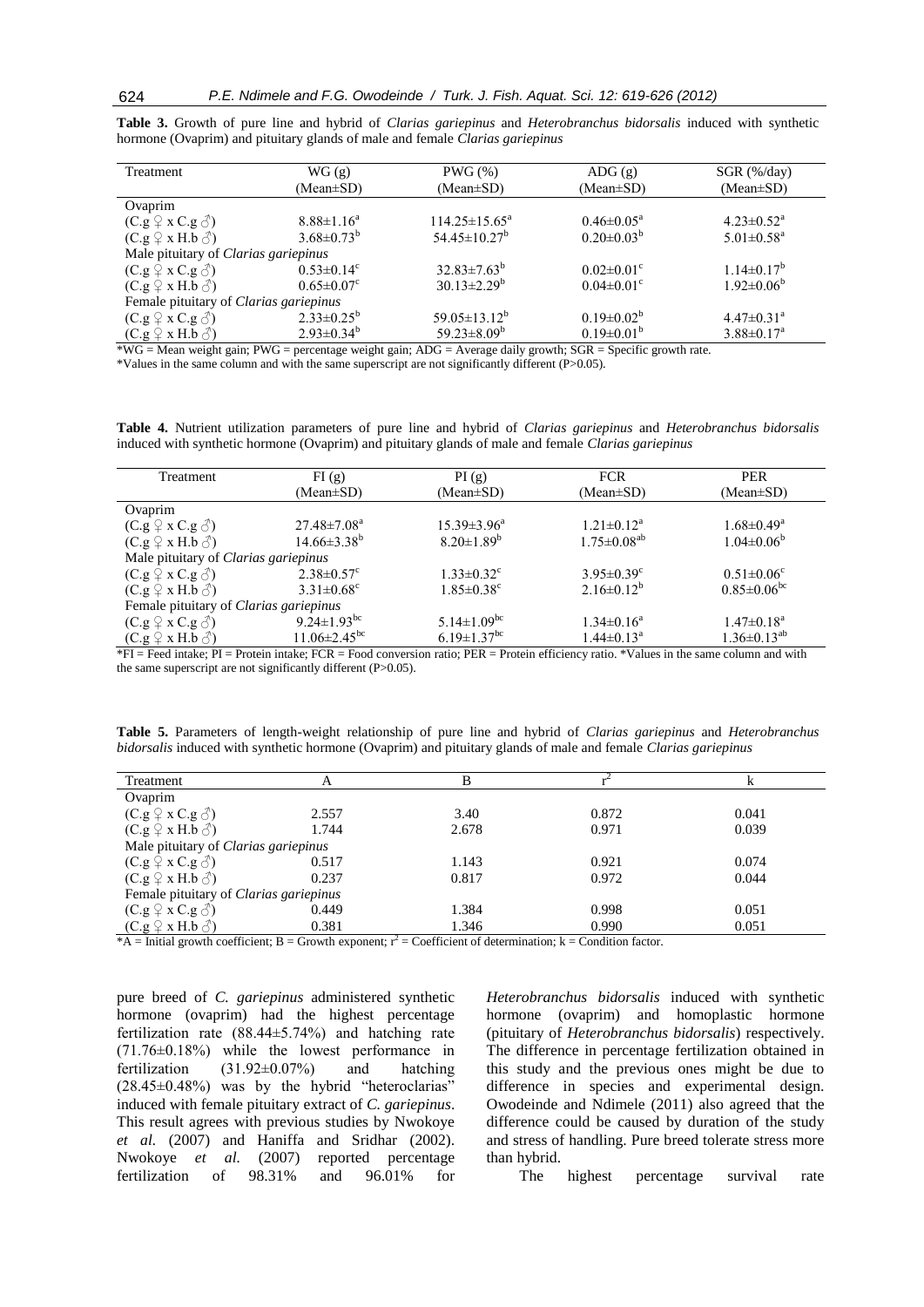(73.68±3.72%) was observed in pure breed *C. gariepinus* (C.g  $\varphi$  x C.g  $\varphi$ ) administered with male pituitary while the lowest (40.00±0.58%) was recorded in the hybrid "*heteroclarias*" (C.g  $\subsetneq$  x H.b  $\Diamond$ ) induced with ovaprim. The values are small when compared with the result of the study by Nwokoye *et al.* (2007). They reported 99.88% survival rate for *Heterobranchus bidorsalis* induced with ovaprim and 99.61% for *Heterobranchus bidorsalis* induced with pituitary of *Heterobranchus bidorsalis*. However, De Graaf *et al.* (1995) reported a survival rate of 41.5% for *C. gariepinus* reared under a medium stocking density for a short duration in protected tanks. This observed difference might have been caused by water quality management, rearing condition and species variation.

The weight gain (WG), percentage weight gain (PWG), average daily growth (ADG) and specific growth rate (SGR) of pure breed *C. gariepinus* (C.g ♀ x C.g  $\Diamond$ ) induced with synthetic hormone (ovaprim) were significantly (p<0.05) higher than the other crosses. The only exception was in SGR where the highest value (5.01±0.58 %/day) was recorded in hybrid induced with ovaprim but the difference was not significant (P>0.05). This result is generally similar to the study by Ataguba *et al.* (2009) and Owodeinde and Ndimele (2011) where pure breed of *C. gariepinus* performed better than their hybrid in terms of growth parameters. The result also agrees with the study of Adewolu *et al.* (2008) where the hybrid (*C. gariepinus*  $\varphi$  x *H. longifilis*  $\varphi$ ) had the highest specific growth rate. Specific growth rate is a better measure of growth than average daily growth because the former measures growth over a long period of time while the latter measures growth on a daily basis (Odedeyi, 2007). In this study, SGR was highest in the pure line (C.g  $\varphi$  x C.g  $\varphi$ ) and hybrid  $(C.g \nsubseteq x H.b \nsubseteq)$  induced with ovaprim, indicating that they had better growth performance that the pure breed and hybrid that were induced with pituitary.

There were significant differences  $(p<0.05)$  in the four nutrient utilization parameters {feed intake (FI), protein intake (PI), feed conversion ratio (FCR) and protein efficiency ratio (PER)} investigated. The pure breed of *C. gariepinus* (C.g  $\varphi$  x C.g  $\varphi$ ) induced with synthetic hormone (ovaprim) had the highest values in all the four nutrient utilization parameters examined in this study. These values are significantly  $(p<0.05)$  higher than the values obtained in the other treatments (genetic crosses). This further elucidate the fact that pure breed *C. gariepinus* induced with ovaprim is preferable to the pituitary-induced ones.

The coefficient of determination  $(r^2)$  for lengthweight relationship for the treatments was high (0.87 –0.99) which indicates that the length increases with increase in weight of fish. The growth co-efficient (bvalue) of all the treatments were negatively allometric except that of pure line *C. gariepinus* that was positively allometric (Table 5). The study also revealed that the fishes generally had condition factors (K) of less than 1. This result should however not portray the fishes as being in bad state. This is due to their allometric growth pattern, where the length increased more than the weight. This view is supported by the study of Ekelemu and Zelibe (2006). In their study on the growth patterns of four dominant fish species in Ona Lake, they opined that fishes with allometric growth patterns often have K values of less than 1.

## **Conclusion**

This study has shown that *Clarias gariepinus* and its hybrids can be successfully bred using both synthetic hormone and pituitary of *Clarias gariepinus.* Fingerlings from the pure breed *Clarias gariepinus* induced with synthetic hormone (ovaprim) had the best performances in terms of reproductive parameters, growth parameters and nutrient utilization. Furthermore, the rigorous procedures of extracting pituitary gland of catfish like *Clarias gariepinus*, which involves sacrificing the donor catfish are eliminated. Although, the males are usually sacrificed for milt, which is a necessity for fertilization. The synthetic hormone (ovaprim) can be recommended for induced spawning since it produced better results.

#### **Acknowledgements**

The authors are grateful to Mr. Pascal Opuehi of the Hatchery unit, Department of Fisheries, Faculty of Science, Lagos State University, Ojo, Lagos, Nigeria for his assistance during hybridization.

#### **References**

- Adebayo, O.T. 2006. Reproductive performance of African Clariid Catfish *Clarias gariepinus* broodstock on varying maternal stress. Journal of Fisheries International, 1(1-2): 17-20. doi=jfish.2006.17.20
- Adewolu, M.A. and Adeoti, A.J. 2010. Effect of mixed feeding schedules with varying dietary crude protein levels on the growth and feed utilization of *Clarias gariepinus* (Burchell, 1822) fingerlings. J. Fish. Aquat. Sci., 5: 304-310. DOI: 10.3923/jfas.2010.304.310.
- Adewolu, M.A., Ogunsanmi, A.O. and Yunusa A. 2008. Studies on Growth Performance and Feed utilization of two clariid catfish and their hybrid reared under different culture systems. European Journal of Scientific Research, 23(2): 252-260.
- Akinwande, A.A., Moody, F.O. and Umar, S.O. 2009. Growth performance and survival of *Heterobranchus longifilis*, *Heterobranchus bidorsalis* and their reciprocal hybrids, African Scientist, 10(1): 15-18.
- APHA, 1989, American Public Health Association (APHA). 1989. American Water Works Association and Water Pollution Control Federation (1989). Standard method for the examination of water waste water (17<sup>th</sup> edition), APHA, New York U.S.A., 1268 pp.
- Ataguba, G.A., Annune, P.A., and Ogbe, F. G. 2009.